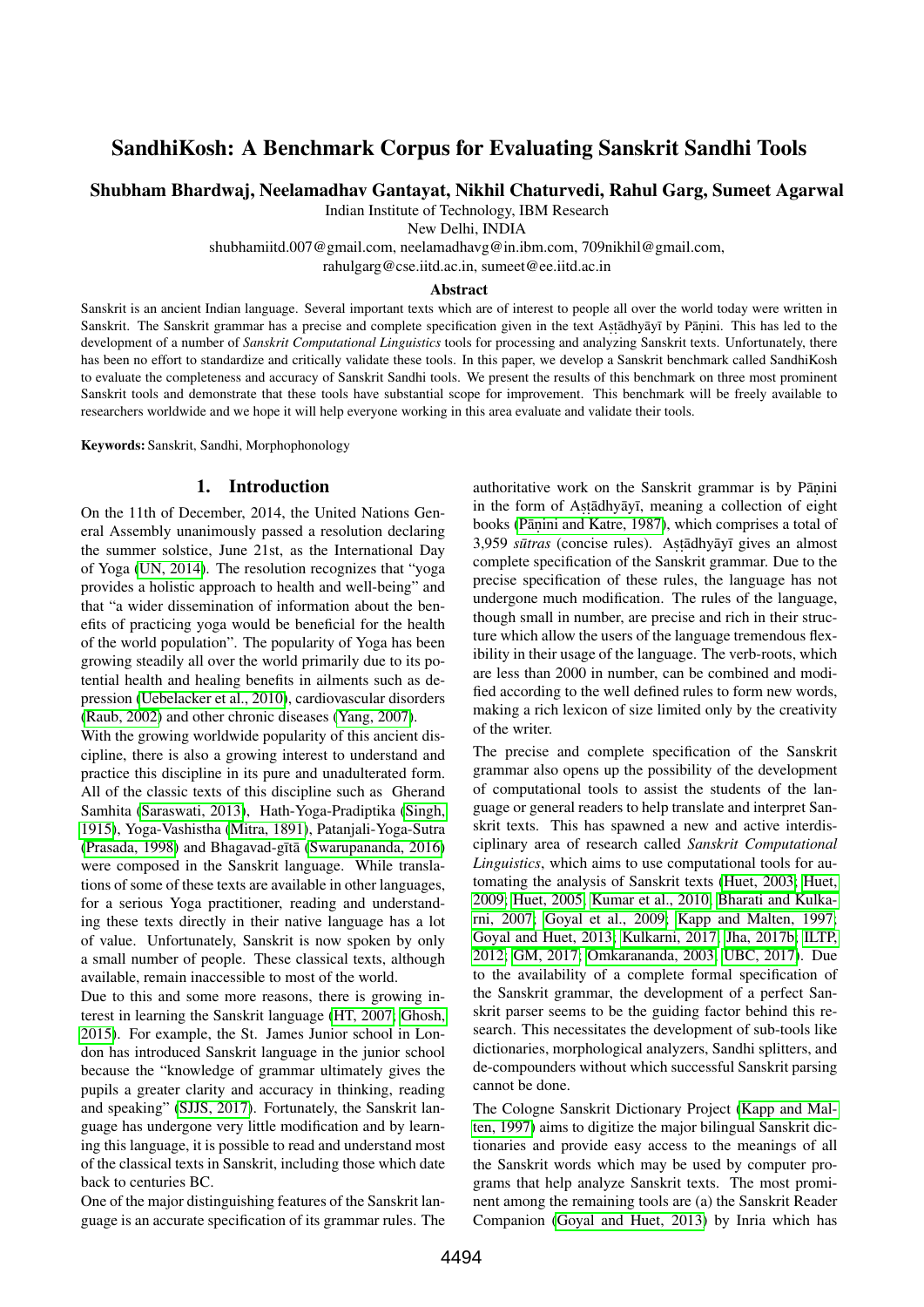tools for declension, conjugation, Sandhi splitting and merging along with word stemming (b) the Samsadhani -A Sanskrit Computational Toolkit by University of Hyderabad [\(Kulkarni, 2017\)](#page-6-21), which has tools for morphological analysis and generation, Sandhi splitting and merging, declension, conjugation and other form of word modifications and (c) the Sanskrit language processing tools developed at the Jawaharlal Nehru University (JNU) [\(Jha, 2017b\)](#page-6-22), which comprise tools for Sandhi splitting and merging, declension, conjugation, POS tagger and other forms of word modifications.

Although researchers have been working in the field of Sanskrit Computational Linguistics for many years, there has been no effort to standardize, validate or critically evaluate the outcome of the work done so far. In this paper, we take a small step in the direction of standardizing and validating the research in this field. We examine the process by which two or more words combine to form a new word, a process known as *Sandhi*. The process of Sandhi is fundamental to the Sanskrit language as it enables the formation of new and more complex words using simpler words. Any computational tool for processing Sanskrit needs to be able to merge and split the words according to the rules of Sandhi. The correctness of any such tool critically depends on the correctness of its Sandhi processing.

We create a benchmark corpus called *SandhiKosh* that may be used by researchers to evaluate and validate the correctness and accuracy of their Sanskrit Sandhi and Sandhisplitting tools. This corpus consists of examples of words along with their correct Sandhi-splitted root words. These examples have been categorized into the following five subcorpora: (a) a list of 282 examples based on the Aṣṭādhyāyī rules; (b) a list of 150 examples hand picked from eleven well-known Sanskrit texts; (c) a list of 1432 examples taken from the most famous Sanskrit text Bhagavad-gītā; (d) a list of 10107 examples taken from digitized Sanskrit text at University of Hyderabad [\(Kulkarni, 2017\)](#page-6-21); and (e) a list of 2700 examples taken directly from the Astadhyayī text, which itself has been written in Sanskrit. Some of the examples were hand picked and manually verified for correctness while the other examples were created using the existing computational tools and validated computationally using a variety of methods.

We evaluated the three major Sanskrit Sandhi tools ([\(Jha,](#page-6-27) [2017a\)](#page-6-27), [\(Kulkarni, 2017\)](#page-6-21), and [\(Goyal and Huet, 2013\)](#page-6-20)) using our SandhiKosh benchmark. Our results indicate the all these tools can benefit substantially from SandhiKosh. The SandhiKosh benchmark corpus will be freely available to researchers working in this area and we hope that it will lead to significant improvement in the state-of-the-art in the field of Sanskrit Computational Linguistics.

In Section [2.](#page-1-0) we describe the process of Sandhi in a little more detail and in Section [3.](#page-2-0) we describe the three major Sanskrit Computational Linguistics tools. The methodology followed during the creation of SandhiKosh has been described in Section [4.](#page-3-0) and the evaluation results are presented in Section [5..](#page-3-1) We discuss possible future improvements in the Sanskrit Sandhi tools and in the SandhiKosh benchmark in Section [6.](#page-4-0) and conclude in Section [7..](#page-5-0)

## <span id="page-1-0"></span>2. Introduction to Sandhi in Sanskrit

Word formation in Sanskrit is centered around a root verb, modified by a suffix (and additionally a prefix in certain cases). Each of these three (roots, prefixes, and suffixes) represents a morpheme category, as these are the meaningful morphological units of the language and none of them can be further divided. Further, Sanskrit texts contain numerous words which are formed by the combination of two or more words. This process, generally known as *Sandhi*, takes place according to certain rules codified by the grammarian Pāṇini in his Aṣṭādhyāyī. The reverse process of getting back the component morphemes/words from the Sandhied words is known as *Sandhi Viccheda* or Sandhi splitting.

Interestingly, each of the two words *Sandhi* and *Viccheda* is itself made up of two components – *Sam* + *dhi* and *vi* + *cheda* respectively. *Sam* (meaning together) and *dhi* (meaning placement/location) combine to give *Sandhi* which means 'placed together/joined/merged'. *Vi* (meaning special) and *cheda* (meaning split/ breaking down) combine to give *Viccheda* which means special splitting (as opposed to simply splitting a word into each of its component letters). The Sandhi process is akin to that in some other languages, such as in English, "come" + "-ing"  $\rightarrow$  "coming", where we lose the additional "*e*" in the word *"come"* while merging. Another category of examples includes words such as "indirect", "impossible", and "irrelevant", where all these words have the same prefix as "in-", however, that got modified when merging with the root word. However, there is a very important difference between Sandhi in Sanskrit and such a combination process in English, as explained later in this section.

### 2.1. Conditions for Sandhi

Interestingly, the word *Sandhi* does not appear in any of the Astādhyāyī sūtras (concise rules). There are certain sūtras that are governed by a condition known as *samhita* which as defined in *sūtra* 109 of Chapter 4 of Book 1, means "closest proximity of letters". These *sūtras* talk about the changes that take place when two letters are in "closest proximity". *Sūtras* 73 to 157 of Chapter 1 of Book 6 and all *sūtras* of Chapters 3 and 4 of Book 8 of Astadhyayi are governed by the condition of *samhitā*. These rules are hereafter referred to as Sandhi rules. Thus, Sandhi is an umbrella term that is used to refer to sound changes that take place when two sounds are close enough.

The sound changes can take place in a variety of ways, depending not always only the two sounds (represented by the last character of the first word and the first character of the second word) combining but also sometimes on other factors, as described by Pāṇini in Aṣṭādhyāyī. The two sounds may merge to give a single sound, one of the two sounds (the former or the latter) may get changed/reduplicated before combining with the other, or even get elided. A new sound may also come in between.

### 2.2. Types of Sandhi

Sandhi can take place either within a word (internal Sandhi) or between two or more words (external Sandhi). Also, depending on whether the two letters that are being combined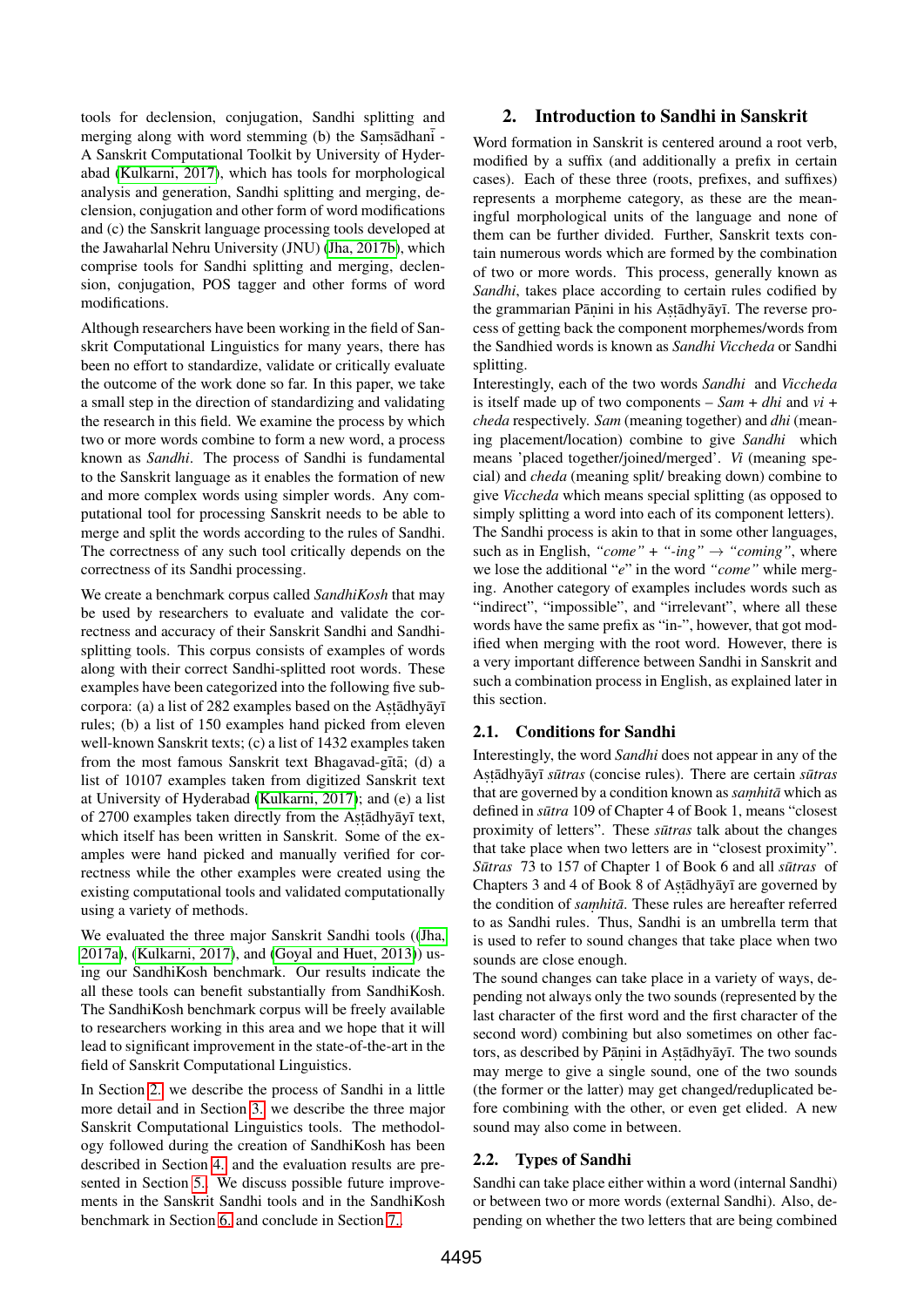| Criteria                                                                          | Type      | <b>Explanation</b>   | <b>Example</b>                                                  | <b>Analogy with English</b>                  |
|-----------------------------------------------------------------------------------|-----------|----------------------|-----------------------------------------------------------------|----------------------------------------------|
| Position                                                                          | Internal  | $Root + Pref/Suffix$ | $bho + anam \rightarrow bhavanam$                               | $come + ing \rightarrow coming$              |
|                                                                                   | External  | Words combine        | tau + ekadā $\rightarrow$ tāvekadā                              | $modify + ability \rightarrow modifiability$ |
| Type of $\left\{\n \begin{array}{cc}\n \text{character}\n \end{array}\n \right\}$ | Vowel     | Vowel + Vowel        | hima + $\bar{a}$ layah $\rightarrow$ him $\bar{a}$ layah        | forgive + able $\rightarrow$ forgivable      |
|                                                                                   | Visarga   | Visarga first        | punah + janma $\rightarrow$ punarjanma                          | No visarga in English                        |
|                                                                                   | Consonant | Other cases          | $vrksa + ch\bar{a}v\bar{a} \rightarrow vrksaech\bar{a}v\bar{a}$ | $forget + able \rightarrow forgettable$      |

<span id="page-2-2"></span>Table 1: Different types of Sandhi classification

are vowels, consonants or the first of them is a visarga<sup>[1](#page-2-1)</sup>, the Sandhi is classified as vowel, consonant or visarga Sandhi. The classification and the examples thereof have been summarized in Table [1.](#page-2-2) Similar examples from English language, wherever applicable, have also been provided.

## 2.3. Importance of Sandhi Splitting

Sandhi is very frequently encountered in classical texts of Sanskrit and these texts cannot be understood as long as the complex words (particularly the ones involving external Sandhi) are not broken down. There is an important difference between combination of words in English and that in Sanskrit. In English, combination of words is restricted by meaning and parts of speech involved. Thus, for example, in the sentence 'The regrettable decision of the chairman is now causing great harm to him', each of the words 'regrettable' , 'chairman' and 'causing' represents a combination, but combinations like 'Theregrettable' or 'regrettabledecision' or 'isnow' or worse 'Theregrettabledecisionofthechairmanisnowcausinggreatharmtohim' are simply not allowed. On the other hand, in Sanskrit, these are not only allowed but encountered very frequently. So while no combination is possible between the words of the sentence 'Ravi arrived in forest', all the words in the Sanskrit equivalent '*Ravih. vane agatah ¯ .* ' can combine to form '*Ravirvanayāgataḥ*' (please note the changes at the boundaries of merging). Thus, Sandhi splitting is not only helpful but indispensable in the analysis of classical Sanskrit texts.

### 3. Existing Sandhi Tools

<span id="page-2-0"></span>Over recent years a considerable amount of research has been carried out in the field of Sanskrit Computational Linguistics. A number of tools have been developed in this domain. As mentioned earlier, the development of a perfect Sanskrit parser seems to be the guiding factor behind this research, but this by itself necessitates the development of sub-tools like morphological analyzers, Sandhi splitters, de-compounders among others, without which successful parsing cannot be done.

In this section, we present the three most popular publicly available set of Sandhi and Sandhi Splitting tools. Given two words, the Sandhi process occurs as per the rules mentioned in the relevant sections of Astadhyayī but there are

multiple approaches to Sandhi splitting to get back the original words and we discuss the techniques used by these tools for the same. Comparison of these tools using the benchmark data set is provided in Section [5..](#page-3-1)

# 3.1. JNU Tools

The JNU Sandhi tool, known as the *Sanskrit Sandhi Generator*, was developed under the supervision of Prof. Girish Nath Jha. The corresponding Sandhi splitting tool, known as *Sanskrit Sandhi Recognizer and Analyzer* [\(Jha, 2017a\)](#page-6-27) is specifically designed for vowel based Sandhi [\(Sachin,](#page-6-28) [2007\)](#page-6-28). Using a dictionary of possible morphemes, this tool, at every location recursively checks for binary splits. To be a valid split, both the left and right split segments must be available in the dictionary. If the second segment has more than one sound marked for Sandhi, then only the first segment is matched against the dictionary.

## 3.2. UoH Sandhi Tools

These tools were developed at the Department of Sanskrit Studies, University of Hyderabad (UoH) under the guidance of Prof. Amba Kulkarni [\(Kulkarni, 2017\)](#page-6-21). The Sandhi Splitting tool in this case also recursively breaks a word at every possible position and applies appropriate Sandhi rules to generate possible morpheme candidates and passes them through a morphological analyzer. The split words are considered as valid only if all its constituents are recognized by the morphological analyzer. Weights are assigned to the accepted candidates and then ranked based on the descending order of weights.

# 3.3. INRIA Tools

The Sandhi tool, known as *The Sandhi Engine*, was developed under the guidance of Prof. Gerard Huet at INRIA, France [\(Goyal and Huet, 2013\)](#page-6-20). Of the three sandhi tools discussed here, this is the only tool which makes an explicit distinction between internal and external sandhi, giving the user both options to choose from. The external one corresponds to doing external sandhi in a deterministic fashion, with the most frequent rule, not taking into account optional rules. This is different from the UoH sandhi tool, that returns all possible solutions.The internal one is a rather adhoc processing, also deterministic, but corresponding more or less to INRIA's case generation with retroflexion. The other tool, called *The Sanskrit Reader Companion*, is actually more than a Sandhi splitting tool. It is designed to help a novice Sanskrit reader parse complex Sanskrit sentences. Sandhi splitting is only one part of the analysis. Initially, the word is analyzed to gather stems and their morphological parameters, such as permitted genders of nomi-

<span id="page-2-1"></span><sup>&</sup>lt;sup>1</sup> According to the Merriam-Webster dictionary Visarga refers to a "Sanskrit postvocalic sound or group of sounds produced by keeping the vocal organs above the glottis in the same position as for the preceding vowel and continuing to expel air from the lungs but not vibrating the vocal cords."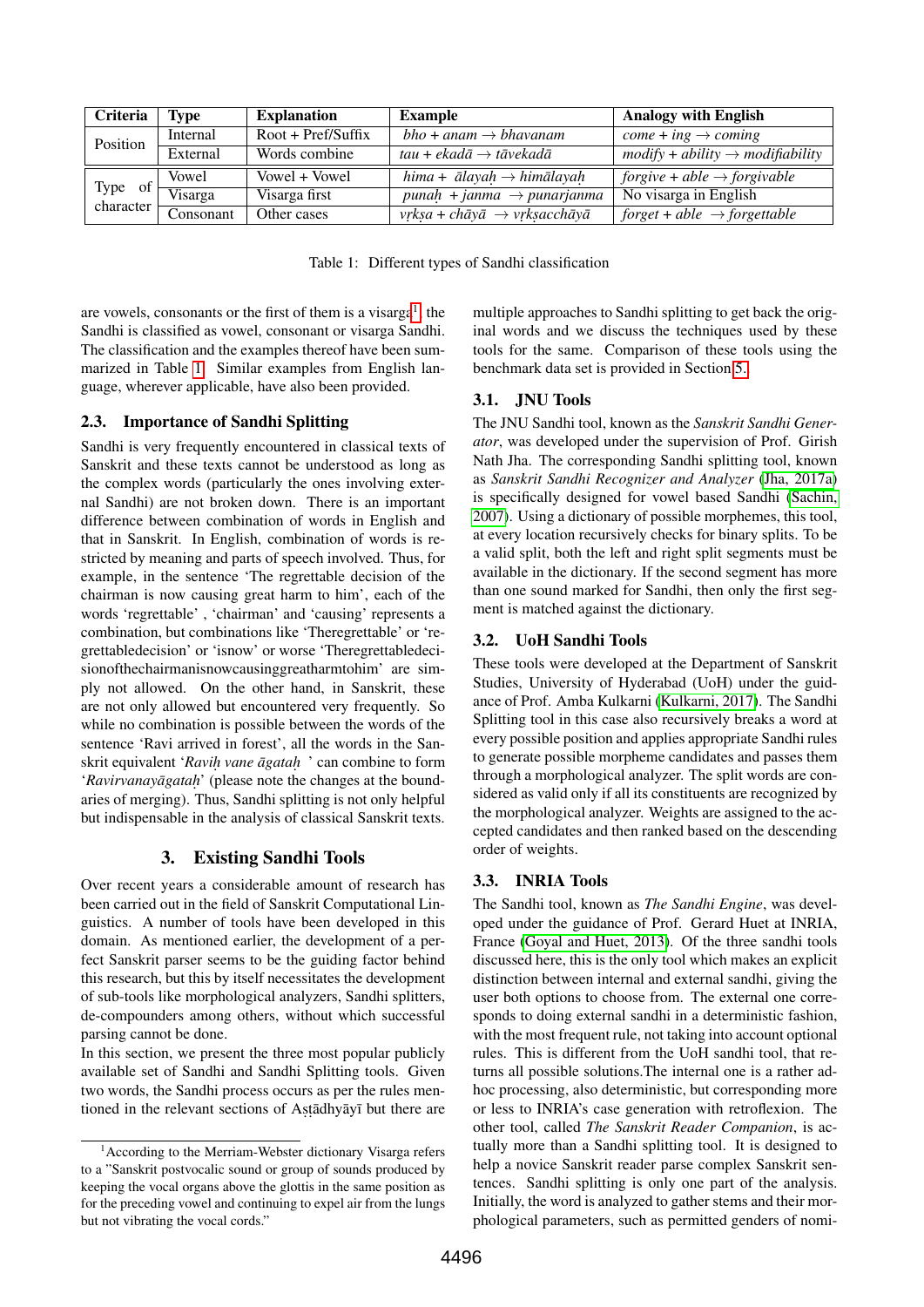nal stems, allowed classes, and attested pre-verbs for roots. In the next stage, another round of stem generation is performed considering the various tenses, moods, absolutives, and participles in 10 varieties. Finally, inflexional morphology paradigms derive the inflected forms according to the morphological parameters, some of which are read from the word itself, while the others are defined in specific tables.

## 4. Creation of SandhiKosh

<span id="page-3-0"></span>The SandhiKosh comprises of five sub-corpora that provide for a complete coverage of all the Sandhi rules of Astādhyāyī while at the same time are designed to give a good estimate of the accuracy of the Sandhi tools when applied to real Sanskrit texts.

## 4.1. Rule-based Corpus

The rule-based corpus is designed for checking for accuracy and completeness of the existing Sanskrit Sandhi tools. For this, all the rules of Astadhyayī related to Sandhi were identified and unique examples corresponding to each of the rules were added to this corpus. Since some of the tools implement only a particular type of Sandhi, two separate datasets were created - one for internal Sandhi rules and the other for external Sandhi rules. At least one example for each rule in each of the two datasets was provided. If a rule applies to both internal and external Sandhi, an example was included in both corpora. This resulted in 150 examples for internal Sandhi and 132 examples for external Sandhi, with a total of 282 examples.

# 4.2. Literature Corpus

Some of the Sandhi rules are very common in Sanskrit texts while some other rules are rare. Therefore, although the rule-based corpus can give a good estimate of the completeness and validity of the Sandhi tools, it cannot estimate the accuracy of the tools when applied to real-world Sanskrit texts. In order to estimate the accuracy of Sandhi tools on classical and contemporary Sanskrit texts, 150 examples from a total of 11 different literary texts were handpicked to constitute the literature sub-corpus.

### 4.3. *Bhagavad-gītā* Corpus

In order to estimate the performance of Sandhi tools on some of the old Sanskrit classical texts, a corpus based on the *Bhagavad-gītā* was created. The *Bhagavad-gītā* is the best known and the most widely read and translated book from Sanskrit literature [\(Davis, 2014\)](#page-6-29). It is organized into eighteen chapters comprising 700 verses. All the verses of its first nine chapters were critically analyzed and all the cases involving external Sandhi were split manually into their constituents leading to creation of a sub-corpus with 1430 examples.

# 4.4. UoH Corpus

The corpora described so far were manually created and therefore are comparatively small in size. These corpora may not estimate the performance of Sandhi tools accurately due to their small sizes and the particular examples and texts they are based on. A Sanskrit text with a different literary style may have very different statistical properties

and give different performance when these Sandhi tools are applied. It was therefore very important to include a large corpus in the benchmark.

The University of Hyderabad (UoH) has digitized a large number of Sanskrit texts and made it freely available for researchers and general users [\(Kulkarni, 2017\)](#page-6-21). For 39 of these texts, all the complex words are split according to the Astādhyāyī rules into smaller constituents and made available. This gives 113, 913 Sandhi splitting examples. While trying to make use of this corpus, we discovered several errors. These errors were filtered using a combination of the Cologne dictionaries [\(Kapp and Malten, 1997\)](#page-6-19) (details omitted) leading to a list containing 9, 368 examples.

# 4.5. *As. t . adhy ¯ ay¯ ¯ı* Corpus

Astādhyāyī is also written in Sanskrit and its split of words is also available at [\(SD, 2017\)](#page-6-30). This was found to be another good source of Sandhi examples. However, even this source suffered from the limitation of insufficient splits. Moreover, a very significant number of splits were not located in any dictionary because of the way this text has been composed. Since the fundamental challenge is the insufficiency of splits, the splits which can undergo further splitting themselves are likely to be of greater length than fundamental morphemes. Thus using the length of the split words as a heuristic, a total of 3, 959 examples are reduced to 2, 700 where further splitting is applicable. Also, the results were noted for different values of the word lengths – 10, 20, 30, 40 and 50 (results omitted).

# 5. Evaluation Results

<span id="page-3-1"></span>The results of evaluation of the Sandhi and the Sandhi Splitting tools on the corpora described above are presented in this section. These results hold true as of February 22, 2018 and may change in the future as and when the tools get updated.

# 5.1. Evaluation Methodology

We used a python-based automated evaluation method to automatically send web-requests to each of the tools, parse the HTML output and extract the relevant information automatically. The *requests* module of python was used to fetch the web page from source tool. The *BeautifulSoup* package was used to parse each of the web pages. Some of the tools generate multiple outputs for a single input along with a *filtered* output that is most likely to be correct. For all the three tools, we considered all the results instead of just the filtered output and marked the output to be correct if any of the results matched with the expected output of SandhiKosh. In case of Sandhi, several examples in the SandhiKosh corpus contain more than two words to be joined. However, all the three tools have provision for joining only two words at a time. For the examples where there were more than two words to be joined, we iteratively obtained the results from these tools to form the final Sandhi word.

### 5.2. Accuracy of Automated Evaluation

The automated evaluation methodology evaluated the accuracy of the tools by automatically extracting the results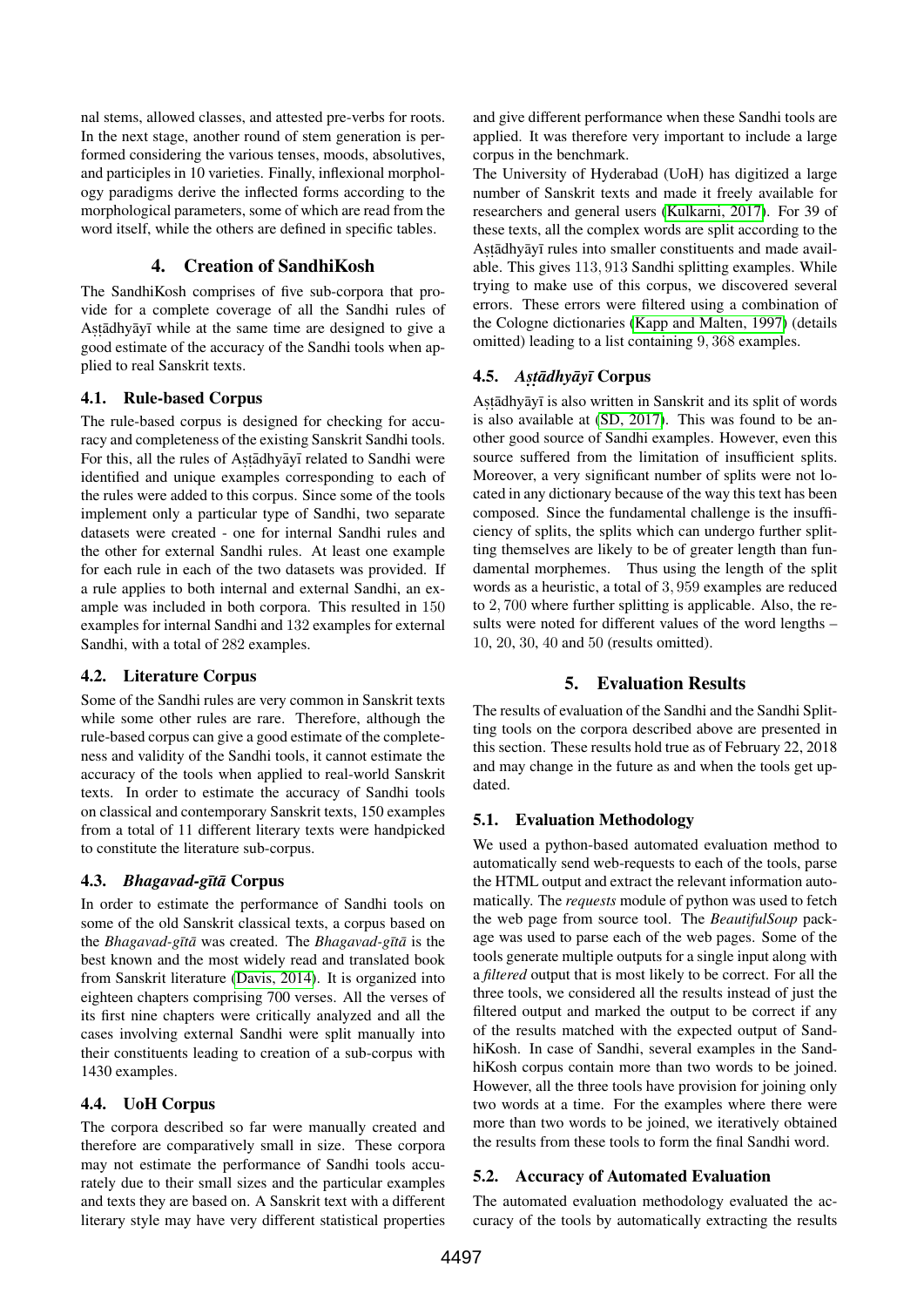| Corpus              | Words | JNU.        | UoH        | <b>INRIA</b> |
|---------------------|-------|-------------|------------|--------------|
| <b>Rule based</b>   | 150   | 21          | 36         | 79           |
| - Internal          |       | $(14.0\%)$  | $(24.0\%)$ | (52.7%)      |
| <b>Rule based</b>   | 132   | 38          | 57         | 67           |
| - External          |       | $(28.8\%)$  | $(29.5\%)$ | $(50.8\%)$   |
| <i>Literature</i>   | 150   | 53          | 130        | 128          |
|                     |       | $(35.3\%)$  | $(86.7\%)$ | $(85.3\%)$   |
| <b>Bhagavad-</b>    | 1430  | 338         | 1045       | 1184         |
| gītā                |       | $(23.64\%)$ | $(73.1\%)$ | $(82.1\%)$   |
| <b>UoH</b>          | 9368  | 3506        | 7480       | 7655         |
|                     |       | $(37.4\% )$ | $(79.8\%)$ | $(81.7\%)$   |
| <b>Astaadhyaayi</b> | 2700  | 455         | 1752       | 1762         |
|                     |       | $(16.9\%)$  | $(64.9\%)$ | $(65.2\%)$   |

<span id="page-4-1"></span>Table 2: Sandhi accuracy obtained by the three different Sandhi Tools available in the literature.

from the HTML output of the web-pages and then applying an exact string match to assessing the correctness of the results. This process of automatic evaluation may lead to reporting slightly higher error rate as compared to a manual evaulation process, due to differences in punctuation, spacing or other minor errors in the Sandhi process such as omission of *visarga* etc. To assess this more systematically, we took a small corpus and evaluated it manually on all of the three tools and then compared the results to automated evaluation. It was found that for the UoH and JNI tools, the difference between automated and manual evaluation was small with manual evaluation reporting only marginally higher accuracy than the automated evaluation. However, in case of the INRIA tool, the difference was found to be slightly more but always less than 23%.

#### 5.3. Sandhi Tools

The performance of Sandhi tools on SandhiKosh is presented in Table [2.](#page-4-1) The INRIA tool provides an option to select internal or external Sandhi that needs to be applied while creating the joined word. Since the SandhiKosh does not have information about internal or external Sandhi (except for the rule based corpus), we evaluated the entire corpus with both the options on the INRIA tool. If any of the option gives the correct word merging, the Sandhi is marked as correct. Thus, the results are presented by combining the results of both internal and external Sandhi options in the most optimistic manner.

For the rule-based (internal & external) corpus INRIA is the best performing tool at 51.8% accuracy followed by UoH and JNU Sandhi tools. On the Literature corpus, the accuracy of INRIA and UoH tool is comparable whereas that of JNU is substantially lower at 53%. These trends are consistent for rest of the corpora as well with INRIA and UoH tool performing at similar levels of accuracy (ranging from 23 to 65%).

#### 5.4. Sandhi Splitting Tools

For Sandhi splitting, the INRIA tool as well as the UoH tool gives multiple possible splits of a given word. For the evaluation purposes, we examine all the possibilities given by these tools and mark the Sandhi splitting as correct if

| Corpus            | Words | .INU       | UoH        | <b>INRIA</b>  |
|-------------------|-------|------------|------------|---------------|
| <b>Rule based</b> | 150   | 10         | 27         | $\mathcal{R}$ |
| - Internal        |       | $(6.8\%)$  | $(18.0\%)$ | $(2.0\%)$     |
| <b>Rule based</b> | 132   | 22         | 48         | 38            |
| - External        |       | $(16.9\%)$ | $(36.4\%)$ | $(29.2\%)$    |
| <i>Literature</i> | 150   | 13         | 98         | 101           |
|                   |       | $(8.7\%)$  | $(65.3\%)$ | $(67.3\%)$    |
| <b>Bhagavad-</b>  | 1430  | 67         | 650        | 962           |
| gītā              |       | $(4.9\%)$  | $(45.5\%)$ | $(70.8\%)$    |
| UoH               | 9368  | 934        | 6393       | 6490          |
|                   |       | $(10.0\%)$ | $(68.2\%)$ | $(69.3\%)$    |
| Astaadhyaayi      | 2700  | 18         | 263        | 510           |
|                   |       | $(0.7\%)$  | $(9.7\%)$  | $(18.9\%)$    |

<span id="page-4-2"></span>Table 3: Sandhi splitting accuracy obtained by the three different splitting tools available in the literature.

the correct split has been given as one of the options. In this way, we combine the multiple options given by these tools in the most optimistic manner.

The accuracy of Sandhi splitting tools on SandhiKosh is presented in Table [3.](#page-4-2) On the rule-based (internal & external) corpus, the UoH tool performs at 26.6% accuracy whereas the INRIA and JNU tools perform respectively at 14.5% and 11.4%. The JNU tool performs the worst for all the corpora, whereas INRIA tool performs best on Bhagavad-gītā and Astādhyāyī corpora and UoH tool performs best on the Literature and UoH corpora.

#### 5.5. Sandhi type based performance

The Sandhi splitting and merging performance is evaluated on three different types of Sandhi – vowels, consonants, and visarga Sandhi types and the results are shown in Figure [1](#page-4-3) (for all the corpora put together).



<span id="page-4-3"></span>Figure 1: Performance of different splitting tools on the combined corpora for three Sandhi types.

The JNU tools which presently support Vowel Sandhi only are barely able to give any correct results on Consonant and Visarga Sandhi types as expected. However, on the Vowel Sandhi type, the accuracy of the JNU tools is less than that of the UoH and INRIA tools for Sandhi splitting but comparable in the case of Sandhi merging.

#### 6. Discussion

<span id="page-4-0"></span>We draw attention to some of the reasons as to why the Sandhi splitting tools are not able to get the correct splits.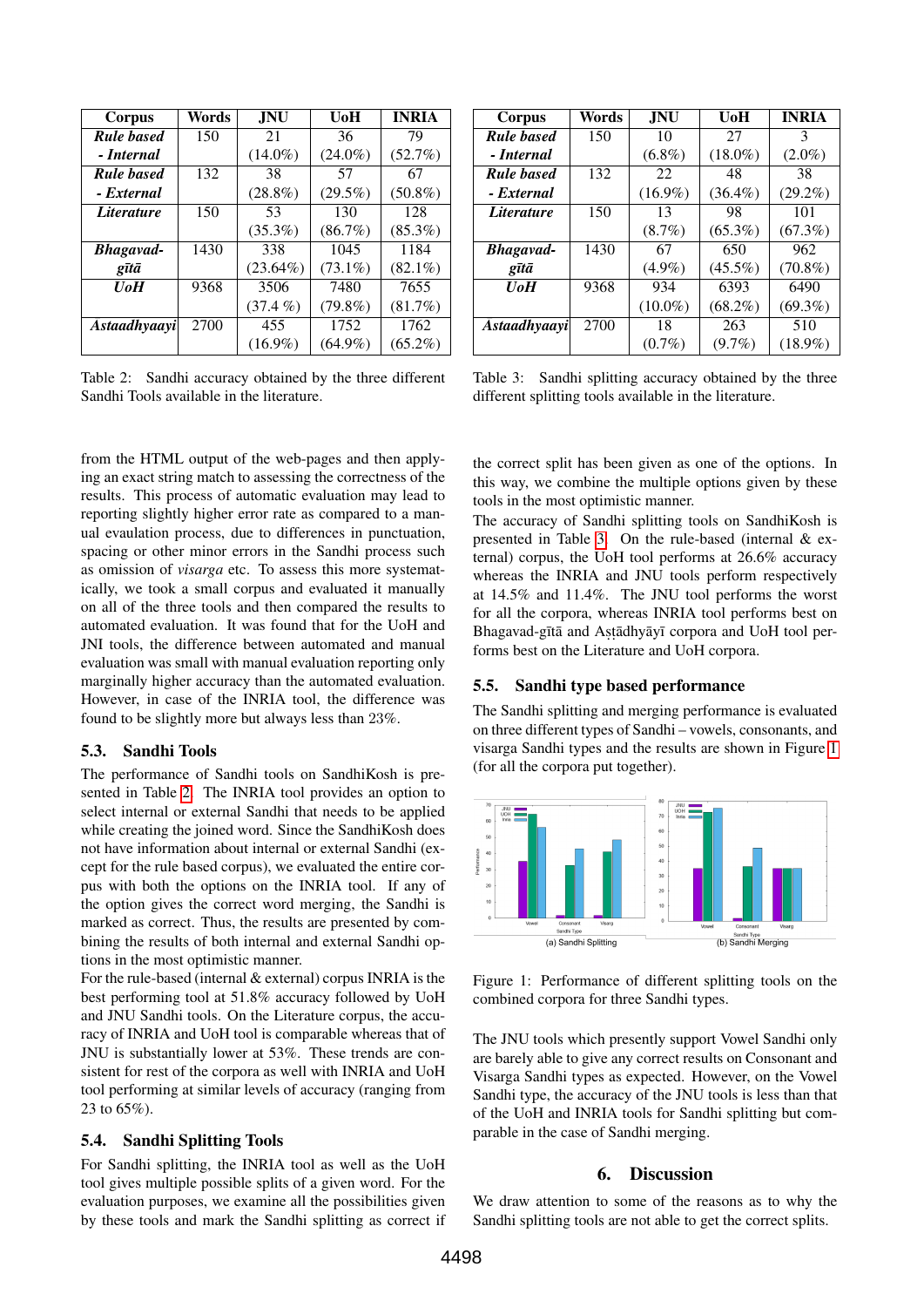• Rules not implemented: Some of the rules have not been implemented by one or more of the three splitters. For example, none of the three splitters is able to do the following split: *sa*  $yog\overline{t} \rightarrow sah + yog\overline{t}$ .

The *sūtra* which applies in this case is 6.1.132 (*sūtra* 132 in first chapter of book 6 of Astadhyayi as per which the visarga *h* of the words *sah* and *esah* is elided when they combine with a word beginning with a consonant. Thus, sandhi-splitting in this case involves restoring the visarga in both the cases when the forms *sa* and *esa* are encountered before a word beginning with a consonant. As mentioned earlier, none of the splitters has implemented this string-match condition.

There are other *sūtras* similar to this, in which the sandhi phenomenon is not restricted to a focus only on two letters but also extends to the entire word/string under consideration.

- Optional rules: There are some rules which are optional in nature and less frequently used. The following case is an example where none of the three splitters is able to detect the correct split: *kumāri atra*  $\rightarrow$ *kumar¯ ¯i* + *atra*. This is because *kumar¯ ¯i* + *atra* generally leads to *kumāryatra* through the *sūtra* 6.1.77 but the application of another  $s\bar{u}$ tra 6.1.127 (which is less frequently applied) leads to the optional result *kumāri atra*. Getting back the correct split would require the reverse application of this rule.
- Cascading effect: There are some rules in which the result of combination of two letters may create the possibility of another sandhi, when a suitable context exists. A change may also occur far beyond the merging boundaries of the two words. For example, in *sat* +  $\Delta$  *navatih*  $\rightarrow$  *sannavatih*, the *n* of *navatih* changes to *n*, which then causes the change of  $t$  of *sat* to  $n$ , thus resulting into *sannavatih*. Thus, to get back the original words, both of these changes will have to be undone.
- Validation problem: The process of Sandhi splitting involves splitting at different potential locations, and validating the splits to check which one of them is correct. If the set used for validation is not complete, even correct splits may sometimes not be validated. For example, in  $a + $\text{chedyah} \rightarrow \text{acchedyah}$ , none of the three$ splitters performed correctly in the beginning because *a* may not have been validated as a proper split. However, the INRIA Sanskrit Reader Companion was updated recently to take care of this condition, when this was brought to the notice of the tool developers.
- Compounding effect: The process of compounding, due to which words come together without there necessarily being a change when they merge, also creates problems. While the UoH and the IN-RIA tools do have the provision of decompounding along with Sandhi splitting, the JNU splitter does not have a way to do both together. For example, in  $l$ aksyasyārthatvavyavahārānurodhena → laksyasya <mark>+</mark> *arthatvavyavahāra* + *anurodhena* the second split is not validated without decompounding, and thus even

though, only vowel Sandhis are involved, the JNU splitter is not able to correctly split the word.

It is to be noted that our benchmarking corpus SandhiKosh is expected to undergo refinements in the future as there is scope for its improvement. In subsequent releases of the corpus, we aim to deal with the optional rule scenarios by presenting all valid splits and/or merged words for a given corpus entry. We also plan to provide a trace of the Astādhyāyī rules applied in the process of Sandhi for each example. Along with these, we also plan to propose standardizations for word spacing, the usage of avagraha and the presence of anuswara to make the evaluation process more rigorous and extensive.

# 7. Conclusion

<span id="page-5-0"></span>Standardization of benchmarks has a profound impact on the corresponding field. The benchmarks shape a field by giving an objective yardstick against which different researchers strive to improve their performance, thereby leading to a faster overall development. Benchmarks such as top 500 supercomputers [\(Dongarra et al., 1997\)](#page-6-31) and SPEC [\(Henning, 2006\)](#page-6-32) in the area of computing have shaped how computers were designed and built.

In this paper we have attempted to design the first benchmark called SandhiKosh in the area of Sanskrit Computational Linguistics. SandhiKosh provides a way to measure the accuracy and completeness of Sanskrit Sandhi tools. The examples in SandhiKosh were selected usign five different methods in order to provide a corpus that is complete as well as able to reflect the performance of Sandhi tools on actual Sanskrit literature.

We evaluated the performance on three available Sanskrit Sandhi tools on SandhiKosh. Our results indicate that the best performing Sandhi merging tools give an accuracy of in the range of 50-60% where as the worst performing tools result in 20-30% accuracy. For Sandhi splitting, which is a harder problem, the best tools give an accuracy of 50- 60% where as the worst performing tools give an accuracy between 5-15%.

SandhiKosh will be freely available to researchers and we hope that it will lead to faster overall progress in the area of Sanskrit Computational Linguistics.

# 8. Acknowledgements

We thank Prof. Amba Kulkarni (University of Hyderabad), Prof. Gerard Huet (INRIA, France) and Prof. Girish Nath Jha (Jawaharlal Nehru University, Delhi), for providing insightful comments and useful improvements to our benchmark corpus. We would also like to thank Samskrita Bharati and its teachers such as Pt. Narayan Dutt Suvedi and Dr. Sachin Kathale who, without any financial or any other expectations, taught Sanskrit to some of the authors. They patiently kindled the interest in the language by demonstrating its Maths-like precision along with its poetic beauty which inspired us to explore and work on this further. This work would not have been possible without the seeds of love and selfless service sown by these teachers.